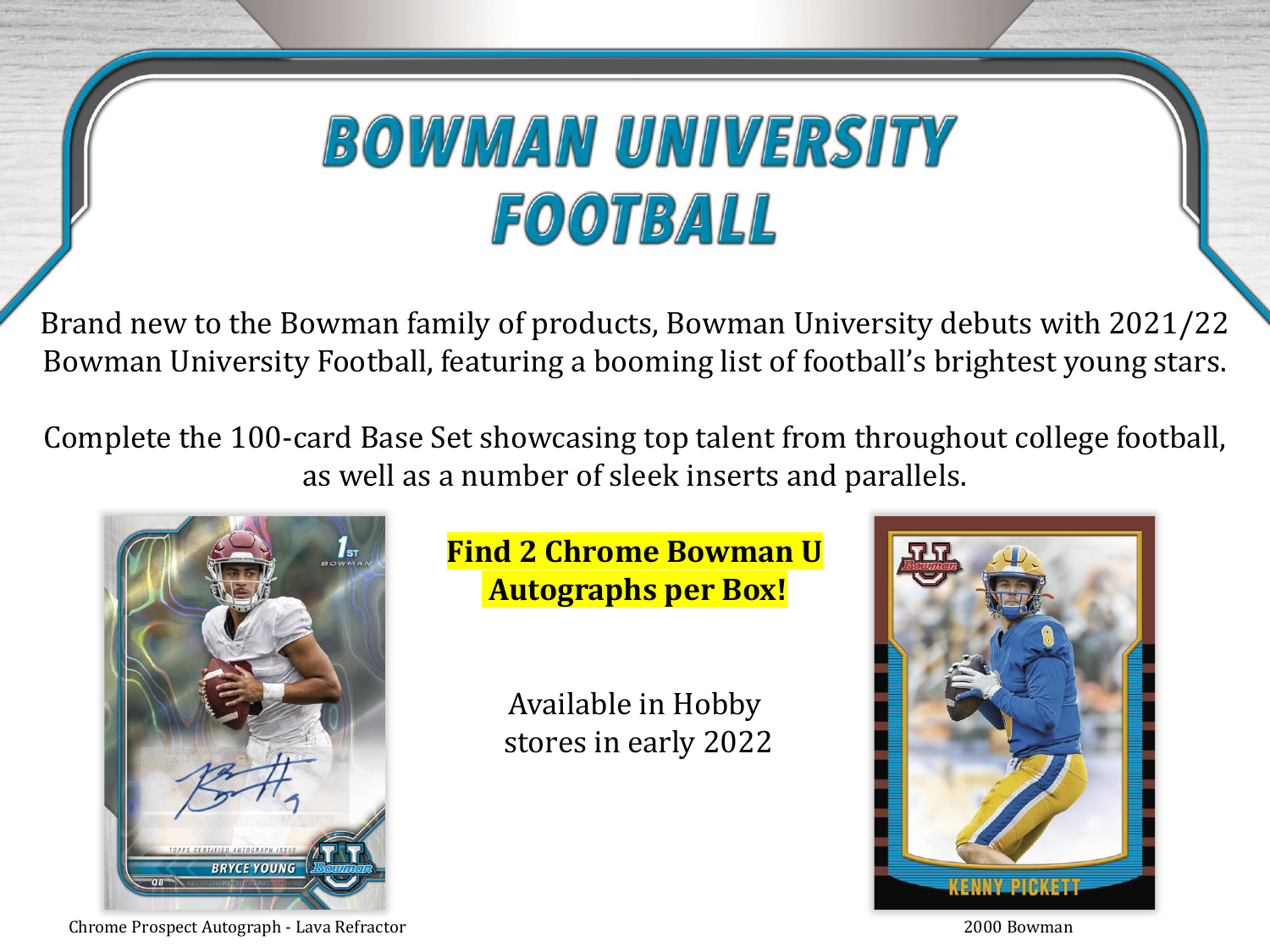## **BASE CARDS**

#### *Base Set Parallels*

- Refractor– 1:6 Packs
- Shimmer Refractor 1 Per Hobby Box **– Hobby Only!**
- Purple Parallel Limited
- Aqua Refractor #'d to 299
- Blue Refractor #'d to 199
- Fuchsia Mini-Diamond Refractor #'d to 150
- Lava Refractor  $\#$ 'd to 100
- Green Refractor #'d to 99
- Green Shimmer Refractor #'d to 99 **– Hobby Only!**
- Yellow Refractor #'d to 75
- Gold Refractor #'d to 50
- Gold Shimmer Refractor #'d to 50 **– Hobby Only!**
- Orange Refractor #'d to 25
- Orange Shimmer Refractor #'d to 25 **– Hobby Only!**
- Red Shimmer Refractor #'d to 10 **– Hobby Only!**
- Red Refractor #'d to 5
- Black Shimmer Refractor #'d 1-of-1 **– Hobby Only!**
- SuperFractor #'d 1-of-1





Base Card – Red Shimmer Refractor Parallel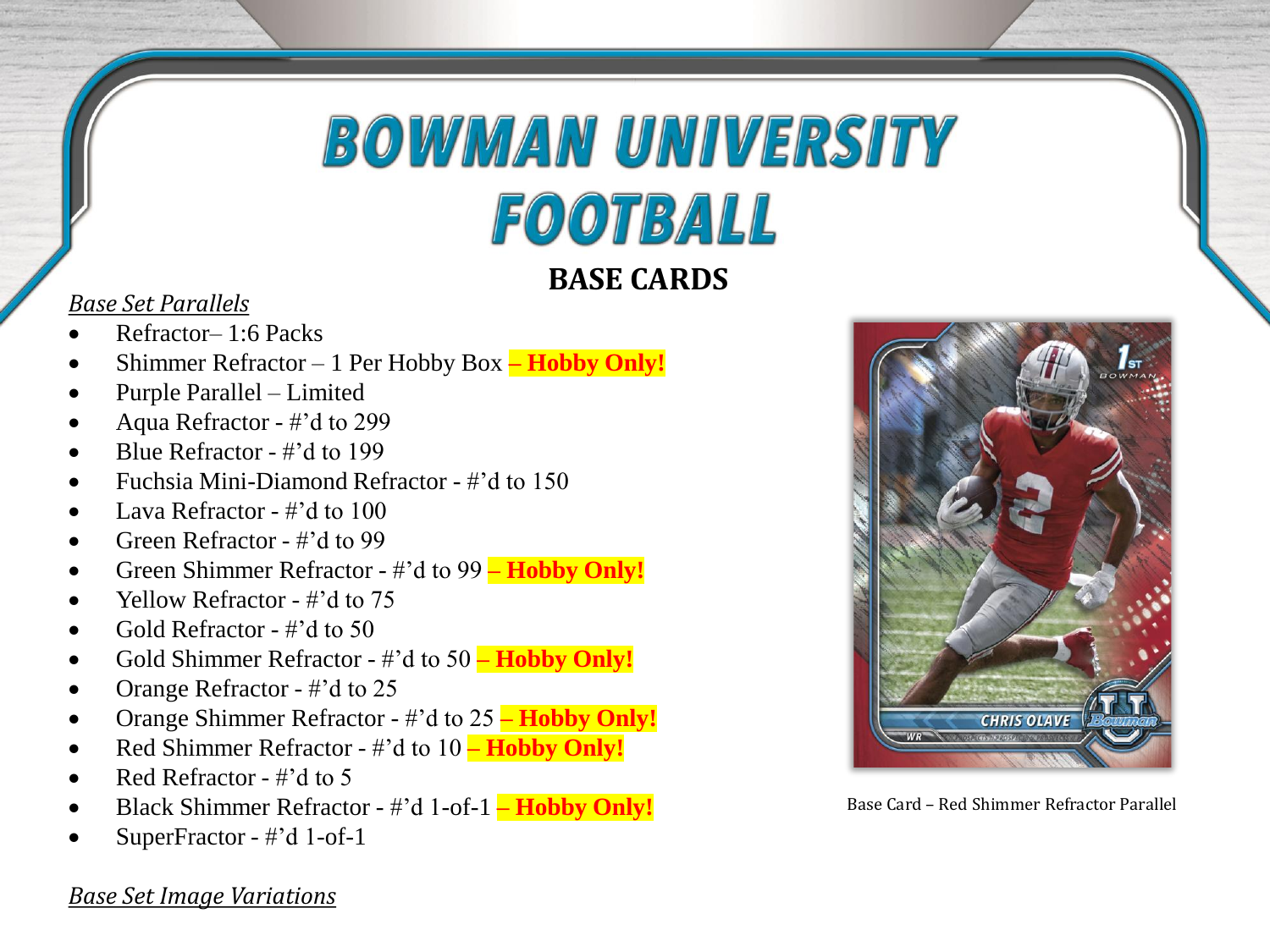## **INSERT CARDS**

#### *2000 Bowman – 1:6 Packs*

Bringing back an all-time classic Bowman design with this recreation of 2000 Bowman, highlighting top current players from throughout college football!

- Aqua Foil Parallel #'d to 150
- Orange Foil Parallel #'d to 25
- FoilFractor Parallel #'d 1-of-1

#### *Golden Boy – 1:8 Packs*

Quarterbacks often act as an example for their teams, as the shining standard of golden excellence with every play. This design aims to capture the essence of this relationship, with a showcase of the top young QBs from across the country.

- Aqua Foil Parallel #'d to 150
- Orange Foil Parallel #'d to 25
- FoilFractor Parallel #'d 1-of-1

#### *Bowman Invicta – 1:12 Packs – Hobby Only*

This premium chrome stock brand emerges in Bowman U with a checklist of the top football names slated to dominate the field for years to come.

- Lava Refractor #'d to 150
- Orange Refractor #'d to 25
- SuperFractor #'d 1-of-1

#### *The Big Kahuna – 1:288 Packs – Hobby Only*

The big man on campus, the king of the hill, THE BIG KAHUNA! These players ooze confidence and set the pace of play with every game, on this beautiful and eccentric design.

- Orange Refractor #'d to 25
- SuperFractor #'d 1-of-1







The Big Kahuna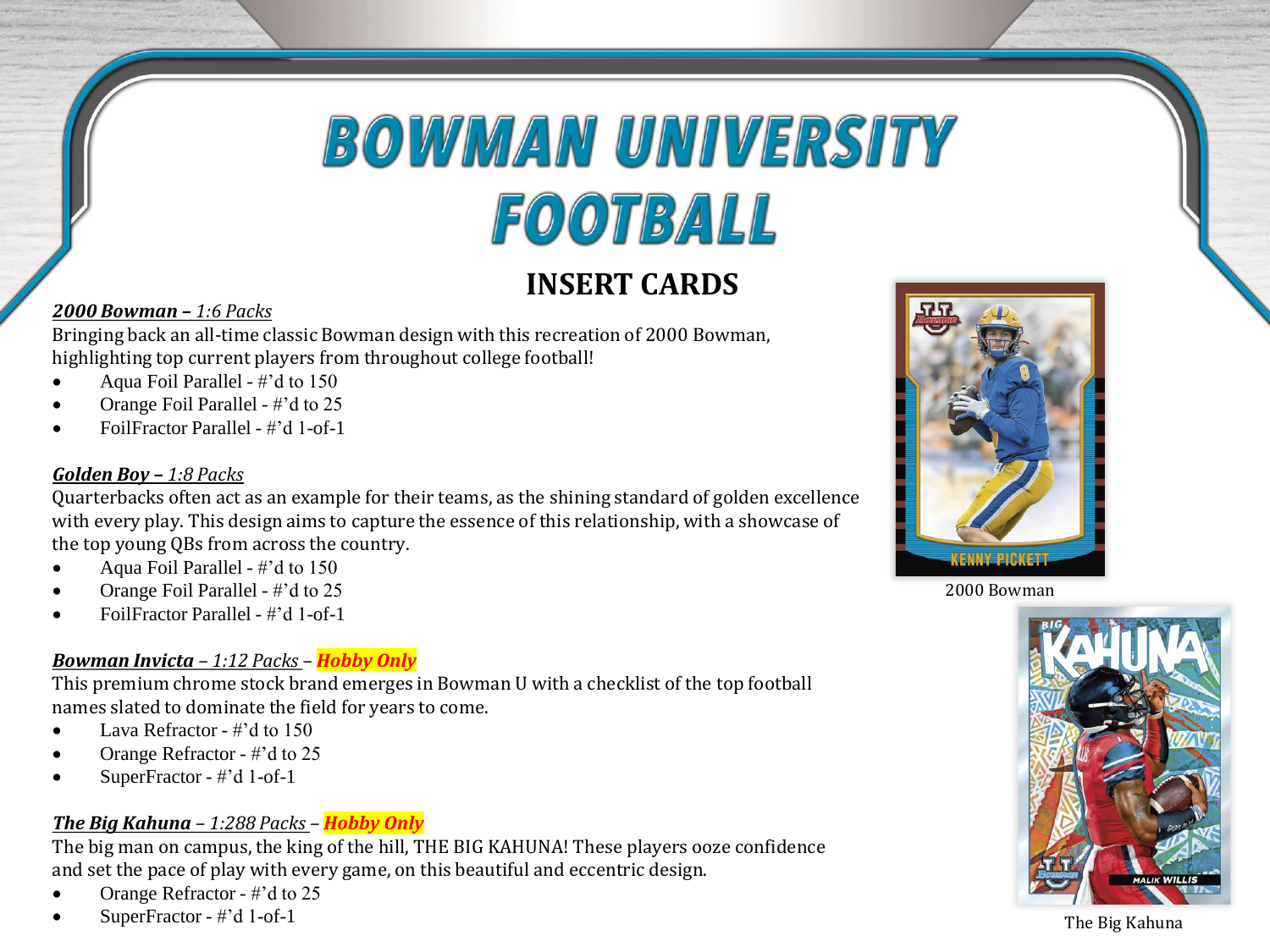## **AUTOGRAPHS**

### *Chrome Prospect Autographs*

- Lava Refractor Parallel #'d to 199
- Green Refractor Parallel #'d to 99
- Yellow Refractor Parallel #'d to 75
- Gold Refractor Parallel #'d to 50
- Gold Lava Refractor Parallel #'d to 50 **Hobby Only!**
- Orange Refractor Parallel #'d to 25 **Hobby Only!**
- Orange Shimmer Refractor Parallel #'d to 25 **Hobby Only!**
- Red Refractor Parallel #'d to 5
- Red Shimmer Refractor Parallel #'d to 5
- SuperFractor Parallel #'d 1-of-1

#### *Bowman Invicta Autographs – Varied #'ing – Hobby Only*

- Orange Refractor Parallel #'d to 25
- SuperFractor Parallel #'d 1-of-1

### *Golden Boy Autographs – #'d to 99*

- Orange Refractor Parallel #'d to 25
- SuperFractor Parallel #'d 1-of-1



Chrome Prospect Autograph - Lava Refractor